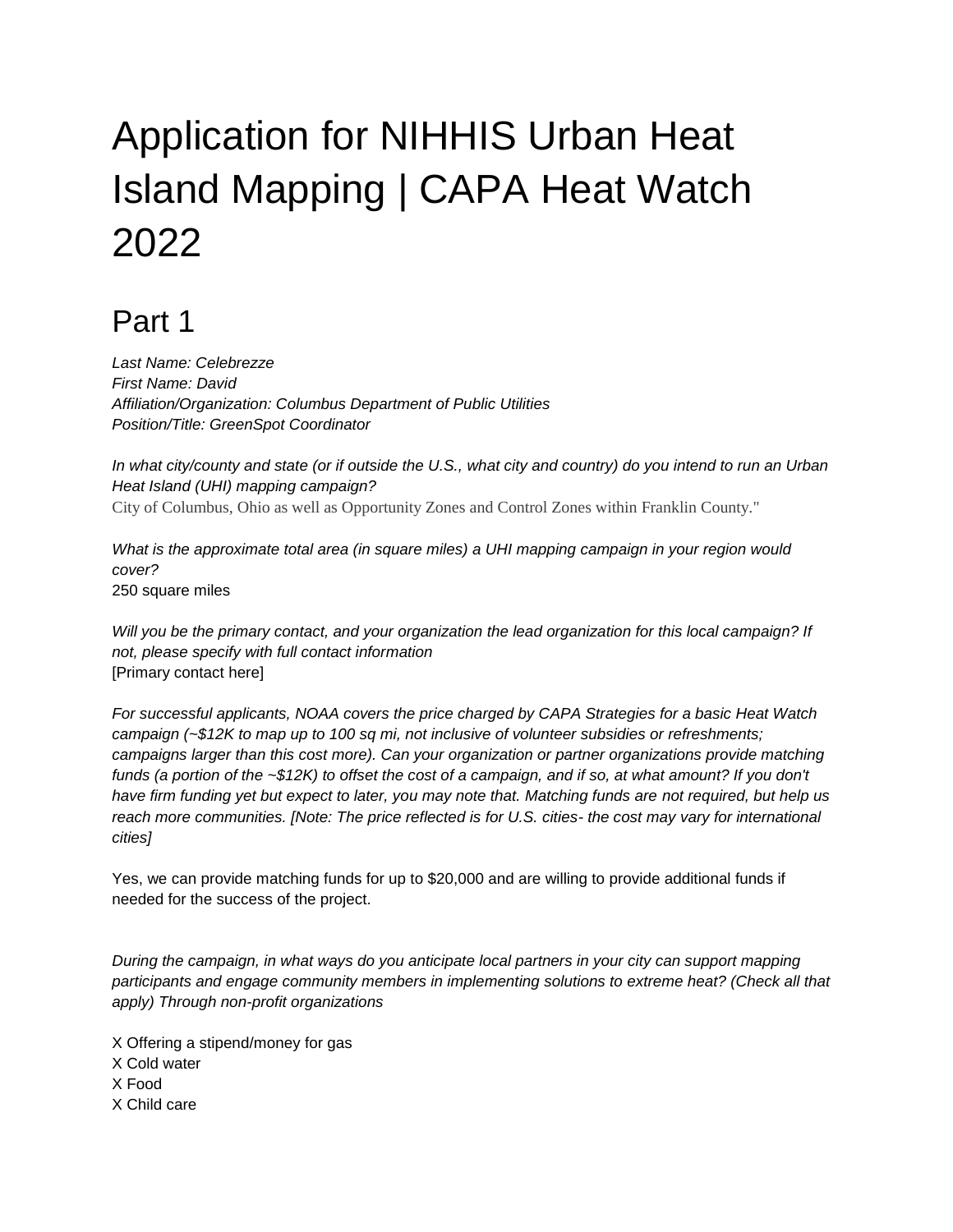X Community events X Other: Volunteer management

*What in-kind support will you provide?*

All partners included, about 25 staff members will participate in the mapping.

We will also recruit an additional 80+ volunteers

The lead applicant will coordinate the implementation of the grant and work with partners on recruiting volunteers, public engagement, developing materials and distribution, and final reporting.

#### New in '22 - Options for Additional Monitoring Products

*In response to requests from campaigners in previous years, we will pilot additional monitoring products in a few cities. While the standard campaigns provide a good snapshot of how temperatures vary in a city/county on a hot day, adding stationary sensors to the campaign can provide a longitudinal look at how these spatial patterns also vary over time under varying weather conditions. Deploying stationary sensors comes with several additional responsibilities, however. Local campaign organizers will be expected to ensure they have cleared their plans to mount sensors with the city/county/police, and they will have to prepare and mount ~20 sensors (provided by CAPA Strategies) within trees or on other surfaces. They will also have to collect these sensors several weeks later and return them to CAPA Strategies for analysis. NOAA plans to cover the cost of acquiring the stationary sensors to pilot monitoring in 2 campaigns. The pilot communities will be selected based on climate, existing coverage of sensors, and other scientific factors.*

*Please indicate below if you would be interested in using additional monitoring products during the course of the campaign - and willing to commit the extra time and effort required to include them (see above). You may also suggest other measurements you would like to see incorporated into the campaigns in the future. (Optional)*

X Stationary temperature & humidity sensors [we plan to pilot this in 2 U.S. cities in 2022] X Air quality monitoring as part of the mobile field campaign Other:

#### *If you checked any of the boxes in the previous question, please tell us why you are interested in these monitoring products (i.e. do you have a specific concern in mind?) Your answer*

Yes, stationary temperature and humidity sensors. The Mid-Ohio Regional Planning Commission has existing stationary air quality monitors focused on vulnerable locations where the stationary temperature and humidity sensors can be placed. These stations provide a long-term record of particulate matter pollution levels in vulnerable communities that could complement the array of mobile and stationary sensors provided by CAPA Strategies during the study period. A land-use classification, conducted by Ohio State to inform installation of an array of weather stations on campus and expanded to the City of Columbus, could be used to inform siting of the stationary sensors provided by CAPA Strategies. These monitors will provide a different, baseline data set that will be complementary to the mobile data. The mobile data will give us a snapshot of the spatial variability in temperature over the city, letting us know where hotspots are. The stationary data will give us long-term (in terms of time) data that lets us know how the temperature in our city is varying over time in specific locations. Those will both provide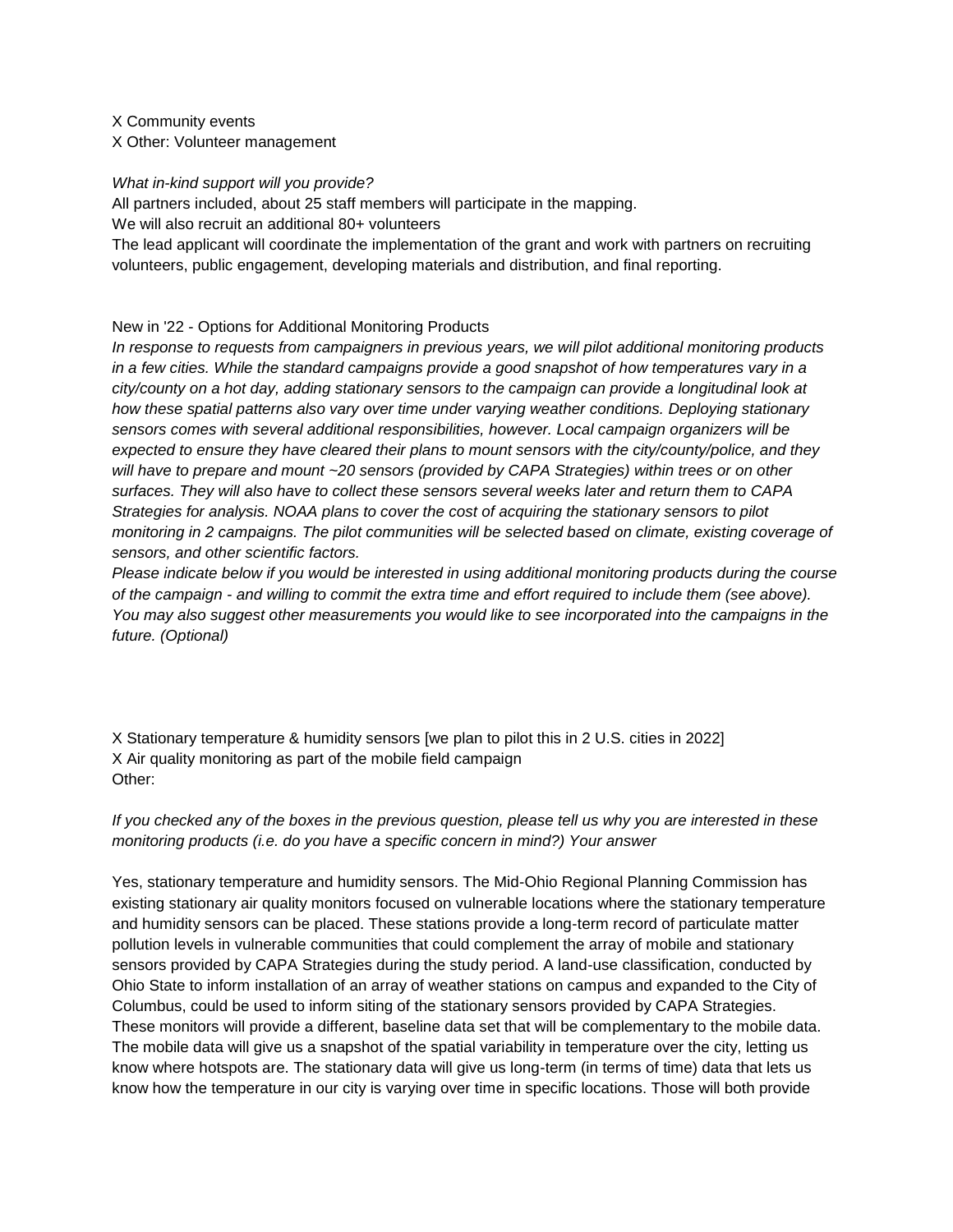important information about the ways we need to tackle supporting our communities in the case of extreme temperature events.

Yes, air quality monitoring. This will build upon existing work that has begun of understanding what air quality looks like from neighborhood to neighborhood in Columbus/Franklin County with a specific focus on our most vulnerable neighborhoods. The Mid-Ohio Regional Planning Commission has an existing network of 20 particulate matter monitors focusing on neighborhoods deemed vulnerable based on socioeconomic and health indicators. These monitors are installed and will be used to gather a year's worth of air pollution data. The monitors were calibrated by partnering with the Ohio Environmental Protection Agency to co-locate the sensors with a regulatory grade monitor. The Ohio State University is also locally deploying stationary monitors to assess the contributions of transportation to local air pollution levels. This grant will build on that foundation to include more neighborhoods and a different type of data. The project website is here:

https://www.morpc.org/program-service/neighborhood-air-quality-monitoring-program/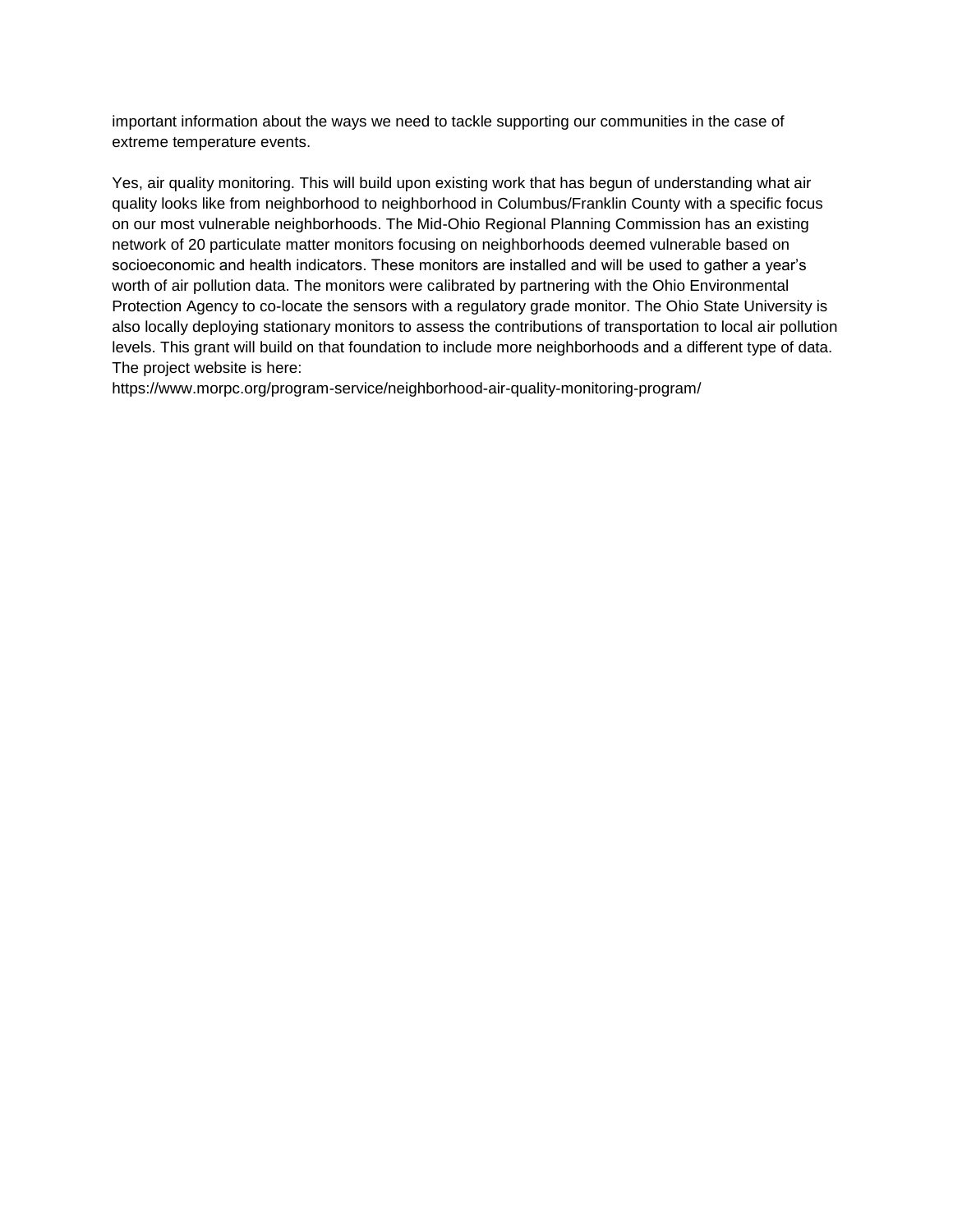## Part 2

### [Statement of Need] 2000 characters or less (currently at 1,984 with spaces)

*Please describe briefly the challenges faced by your community as a result of urban heat, noting how and why understanding the distribution of heat is important.*

Columbus and Franklin County residents face acute challenges due to extreme heat. According to the 2014 ClimateCentral report, Columbus, OH is ranked a top 10 city with the most intense summer urban heat islands and ranked #1 city with the fastest-growing urban heat island (0.84°F per decade increase since 1970). Since then the city grew by an additional 100,000 residents. Due to this rapid growth, we lost even more green space and canopy coverage (currently 22%), contributing toward the City's creation of an equity-focused Climate Action Plan and Urban Forestry Master Plan each adopted in 2021.

Heat remains one of the greatest weather-related causes of death in the US and in Columbus and Franklin County. Almost 20% of Columbus residents (176,620) are in poverty and 17.5% are over 65 or under 5 making up a vulnerable population according to the U.S. Census website. According to the Asthma and Allergy Foundation of America's 2021 report, Columbus ranks 13th in 100 cities in higher than average emergency room visits for asthma attacks, and higher than average scores for quick-relief and long-term controller medicine use. According to Limaye et al. (2018), Franklin County is anticipated to see between 25 and 32 additional deaths per 100,000 for those age 65+ in the year 2069 versus 2007.Those residents are more likely to live in neighborhoods that have low tree canopy and less access to public transportation.

The mapping will help prioritize which neighborhoods should be the focus for resources to continue the efforts of dismantling systemic racism and imparting environmental justice. The results of this study will bolster current efforts for home energy efficiency upgrades, tree giveaways, and access to green and outdoor spaces in low-income neighborhoods. It will guide leadership, decision-makers, and developers to choose infrastructure and plans that will help mitigate the urban heat island and provide co-benefits when future investments are made.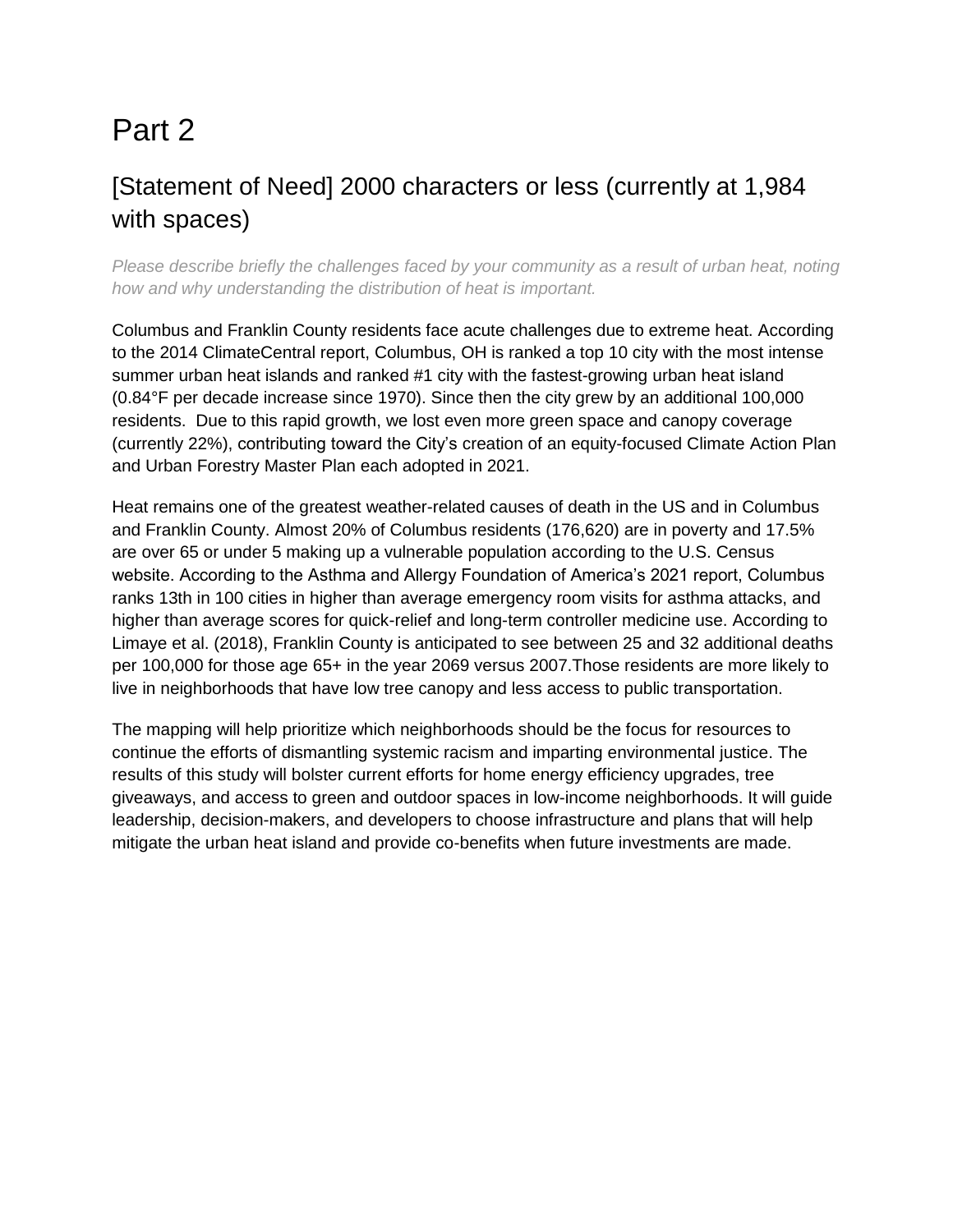#### [Goals & Anticipated Outcomes] 2000 characters or less. Currently at 1,942 (with spaces)

*What are your goals for conducting a UHI campaign in your region? How do you plan to use the map and data to improve community resilience to extreme heat?*

Bringing environmental justice, racial justice and equity to all neighborhoods in Columbus is a central theme of Columbus' Climate Action Plan (CAP) and the Columbus Urban Forestry Master Plan (UFMP). Using the heat map allows the CAP to meet the following practices:

- Center on equity, diversity, and inclusion
- Build community capacity through engagement
- Partner with residents and community groups to deliver meaningful change through actions.

An important goal of our collaborative approach is to create a cohesive heat map including opportunity and control neighborhoods within Franklin County.

The city is planning several priority resilience hub locations as part of CAP to serve as cooling centers for heat emergency days, conditioned shelters for utility outages, and safe food and water distribution centers in a recovery mode after disruptions. The city of Columbus plans to use the detailed heat map to guide our tree equity program as a detailed heat map will deliver key insight into street tree planting areas of the highest need. This includes information that can focus our GreenSpot Community Backyards program to the areas that need it the most. This program offers rebates (or free) for rain barrels, native trees, and native plants. Columbus' city zoning code is also currently under review, and the heat map could have a positive impact on an equitable revision of the zoning code.

In 2020, the City of Columbus partnered with Davey Resource Group to compare the 2013 land cover data to surface level temperatures as part of the Urban Forestry Master Plan. An update of land cover data is planned for 2022. Having more granular in-situ measurements from the UHI mapping will provide updated and improved temperature data to be analyzed alongside this updated land cover data.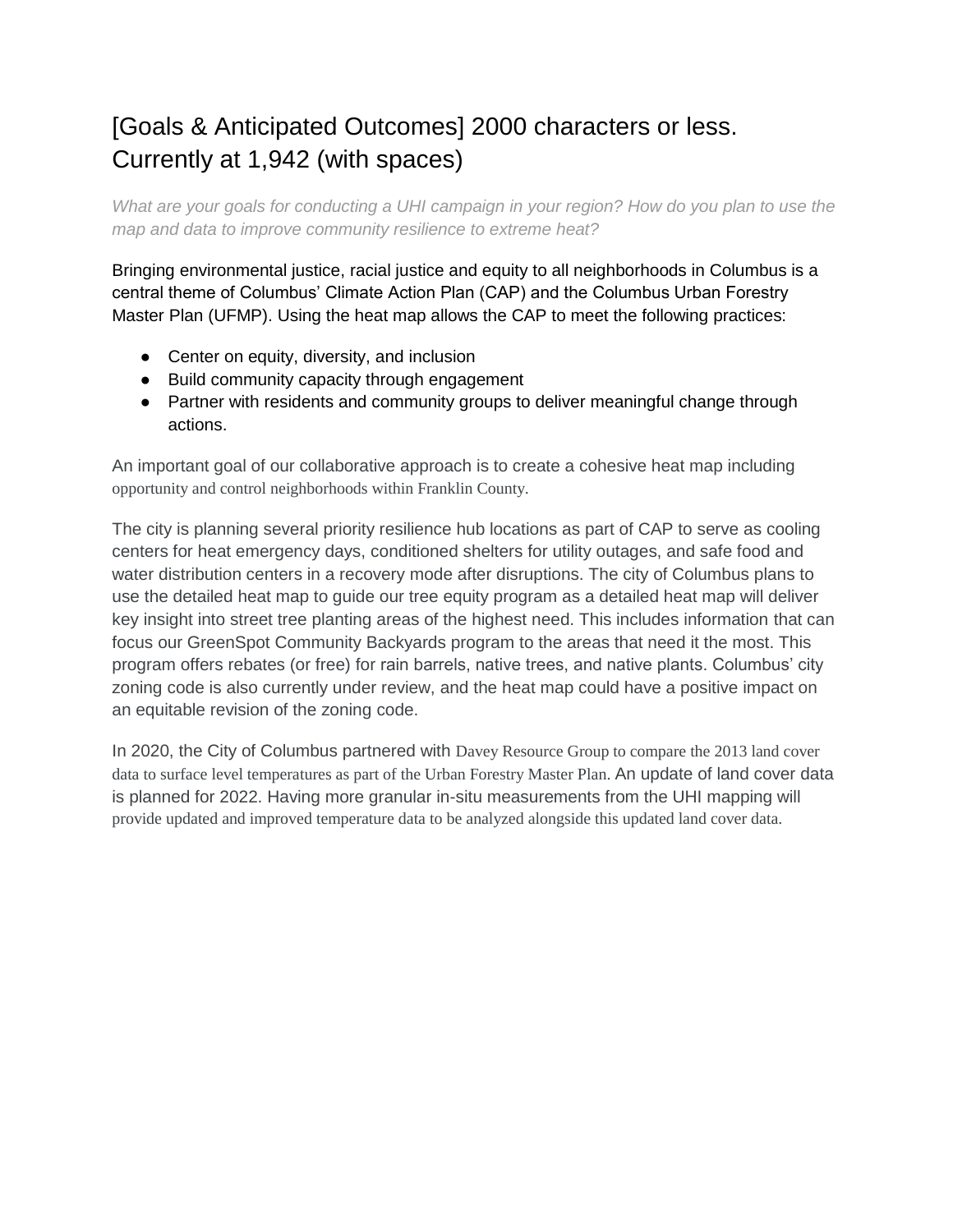### [Effective Partnerships] 2000 characters or less (currently at 1,930 with spaces)

*Describe the major partnerships you have developed or could develop to support a heat campaign in your region. For each group you list, please characterize the current status of your partnership (for example: you plan to approach them, you've received verbal confirmation of their intent to partner, you have a formal commitment of volunteer time and/or funding from them).*

We engaged with partners that committed verbally to provide staff time and support the project with in-kind contributions.

In addition, Franklin County Public Health and Franklin Soil and Water Conservation District will contribute \$1,000 combined to the matching fund for adjacent communities outside of Columbus city limits as well as staff time for the project.

The list of partners (in addition to City Departments including Public Utilities, Rec & Parks, & Public Service) committed to the project are:

- Franklin Soil and Water Conservation District: provide part of the match, promote the project, recruit volunteers, use the data in helping identify neighborhoods to focus the Community Backyards program.
- Franklin County Public Health: provide part of the match, and staff time for underserved communities in Franklin County outside of Columbus, provide coordination with local governments in Franklin County that participate in the mapping efforts.
- The Ohio State University Byrd Polar & Climate Research Center: committed to monitoring long, medium, and near term conditions to identify days for data collection in the summer. They have an existing array of weather stations deployed on campus and two small research-grade weather stations that could be assigned for longer-term monitoring if siting permission and security can be established.
- Mid-Ohio Regional Planning Commission (MORPC): help recruit volunteers and provide staff time, promote the project and utilize existing stationary air quality monitoring stations.
- Green Columbus: help recruit volunteers, promote the project, and assist in the creation of outreach material and distribution.
- Friends of the Lower Olentangy Watershed: help recruit volunteers, promote the project, and assist in the creation of outreach material and distribution within the Olentangy Watershed.
- Columbus City Council Member Emmanuel Remy: Promote the project, potentially provide additional funds.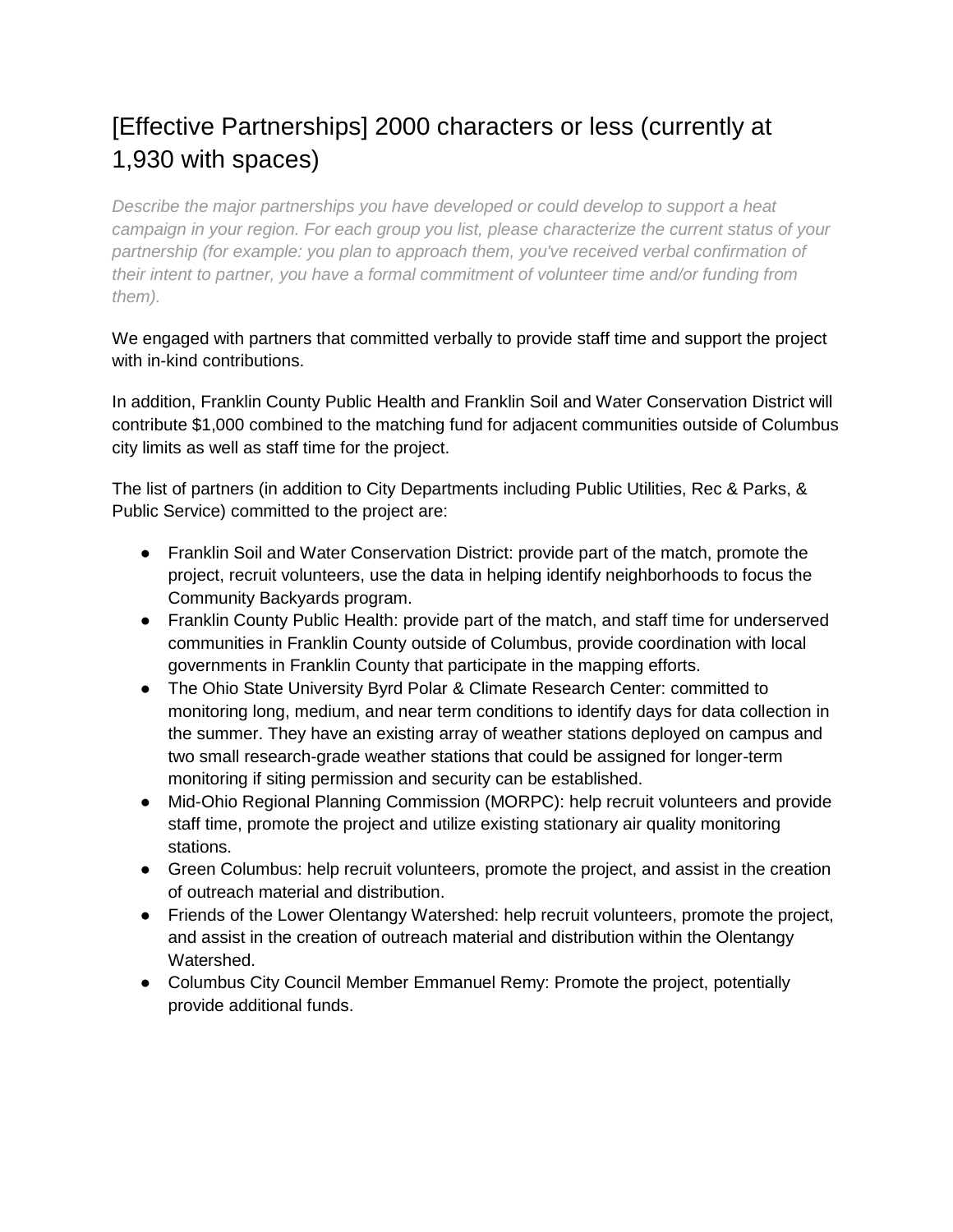#### [Volunteer Engagement & Support] 2000 characters or less (currently 1,781 with spaces)

*How do you plan to recruit, engage, and support diverse volunteers for the campaign with your partners?*

Using our combined email lists of over 30,000 volunteers and sustainability members, the group will start an outreach campaign around Earth Day in April to recruit about 200-300 interested volunteers in addition to neighborhood climate champions and staff.

A landing page and flyers will help inform the public. We will also use yard signs at our community tree nurseries and community centers in our underserved communities to get neighbors involved.

We will partner with local media (radio, TV, and print) to reach a diverse pool of potential volunteers.

Engaging the public through partnering with our seven settlement houses in Columbus will allow us to reach a diverse group of people in the neighborhoods that benefit the most from heat mapping.

Setting up an event in our volunteer management tool (GivePulse) for the day of the mapping lets us register volunteers and communicate effectively with them in the lead-up to the event. The nonprofit partners will reach out to local businesses and the Columbus Foundation to raise money for supplies like water and food for that day as well as gas cards.

The city has many avenues to recruit, engage, and support a core group of diverse volunteers. The city's GreenSpot program has a membership of 16,000 residents; Columbus Recreation and Parks has a volunteer base of 10,000; the city's Keep Columbus Beautiful program will assist in volunteer recruitment; Franklin Soil and Water Conservation District, MORPC, and Franklin County Public Health can provide additional staff time.

We will reach out to our local e-bike rental program provider Co-Go to use e-bikes to cover areas that will be inaccessible by car.

One of our takeaways from viewing panel discussions with previous participants was to have a large pool of volunteers to make sure we end up with 80-100 actual volunteers/staff on the day of the mapping.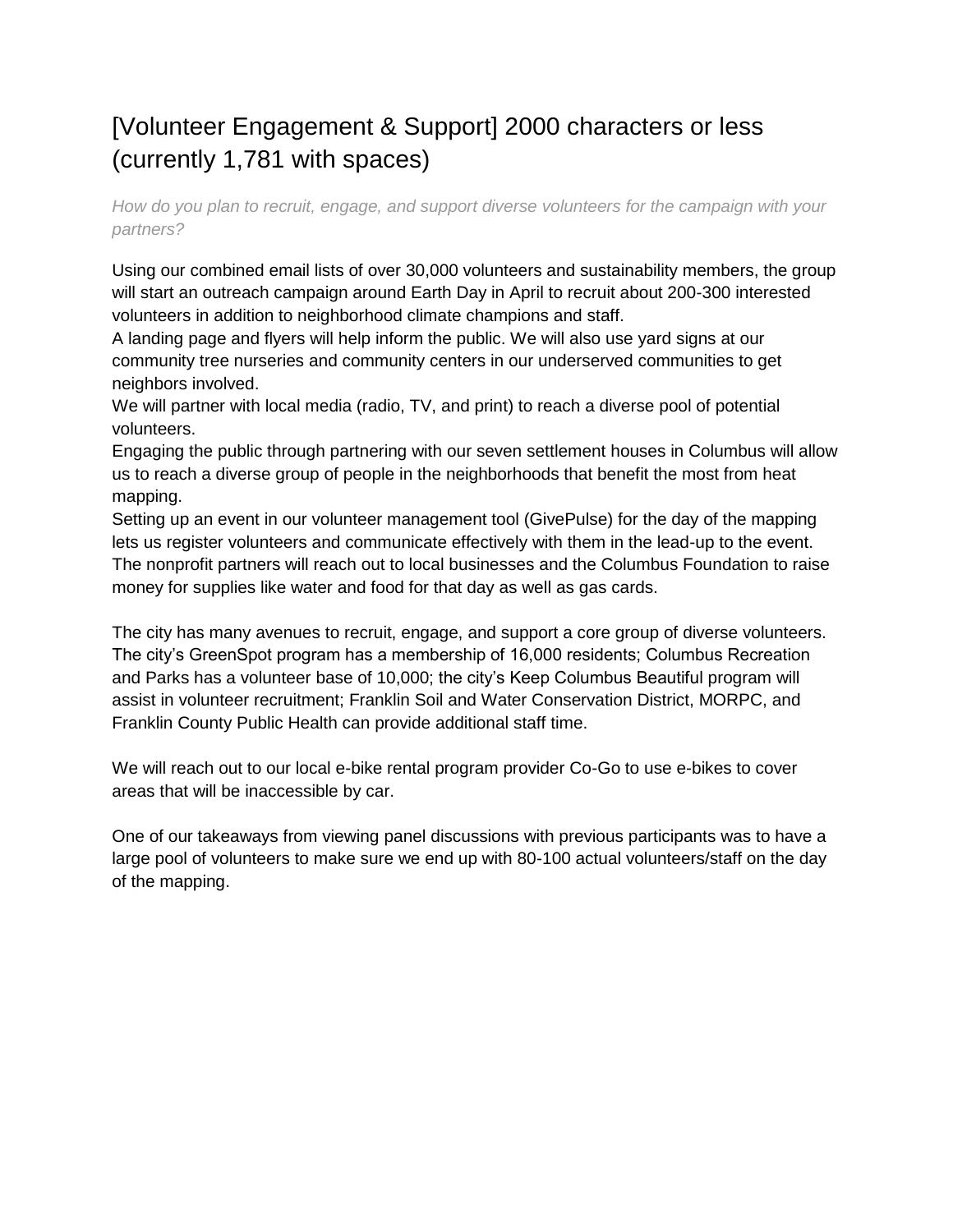#### [Environmental Justice] 2000 characters or less (currently 1,972 with spaces)

*How are you planning to use this campaign and its results to enhance environmental justice initiatives in your community?* 

In regards to the campaign, the city will contribute funds to create climate ambassadors in these communities that will be compensated for their efforts. We will work with non-profits such as IMPACT Community Action (who frequently work with BIPOC and low-income residents) and who the City is actively partnering with on a clean energy workforce program. This will serve as an opportunity to build and strengthen relationships in the BIPOC community and connect the importance of environmental justice, climate change and heat to their everyday lives. Many local partners (churches, volunteer groups, etc.) also signaled interest to participate beyond the heat mapping efforts. Other partnerships could include the Breathing Association, the LifeCare Alliance, and Central Ohio Area Agency on Aging.

Regarding outcomes, as part of the Climate Action Plan, the city has strategies and goals around energy efficiency, access to greenspace, canopy growth, and creating community based resiliency hubs. The heat mapping data would inform strategies and resource deployment for each of these areas, and would help target investment for weatherization program expansion the City is planning with IMPACT Community Action. It would simultaneously inform strategies for greenspace preservation and inform resources needed for resiliency hubs.

Additionally through the Urban Forestry Master Plan, the city is committed to addressing inequalities of the tree canopy cover by 2030. The heat map, in combination with American Forests tree equity data, allows the city to most effectively identify locations in the highest need of trees.

Opportunity communities outside of the city limits are also directly impacted by the consequences of UHI and climate change. Franklin County entities plan to work in tandem with City teams on this UHI project. Data collected from these vulnerable areas will contribute to the combined efforts to address environmental justice.